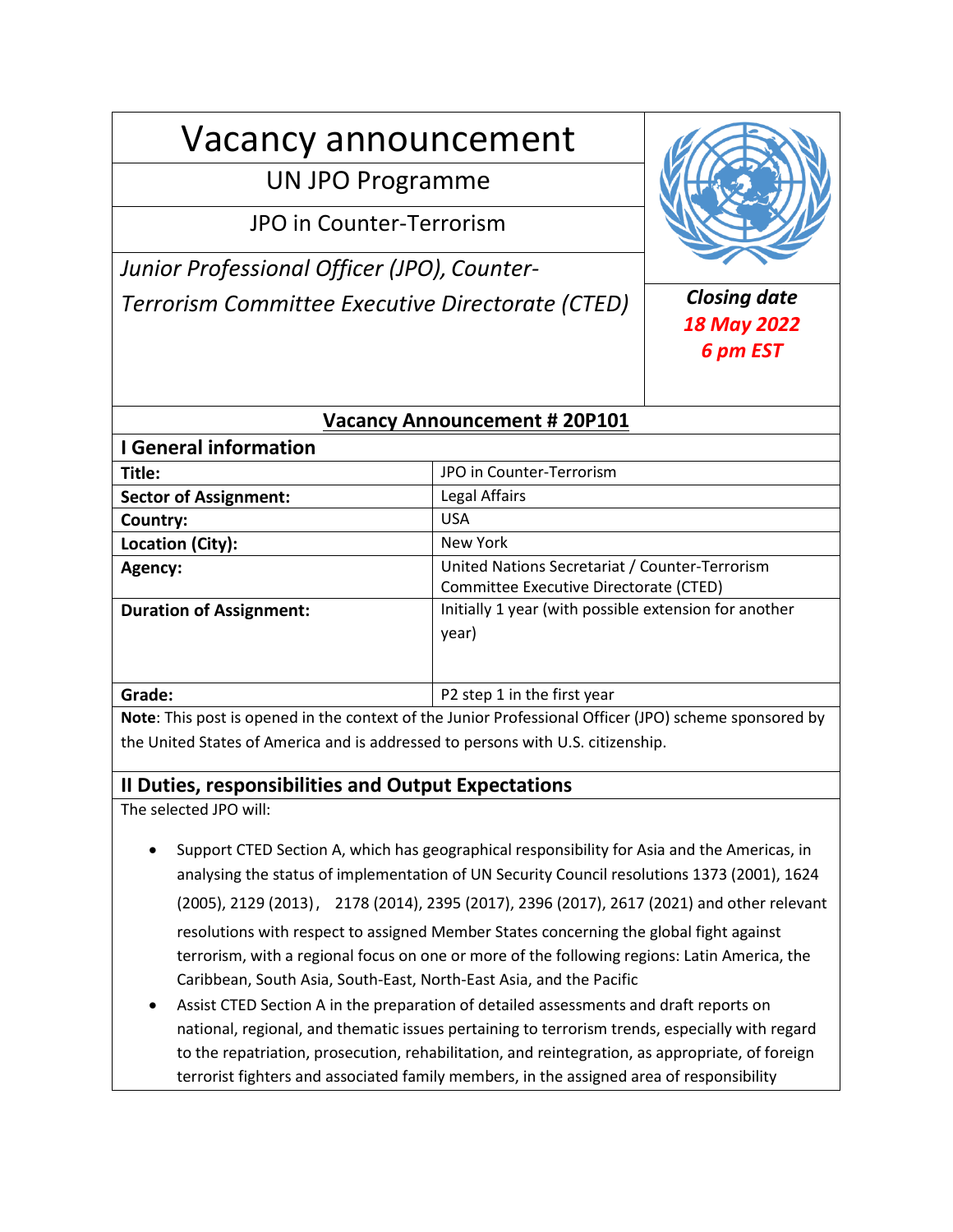- Assist in the identification of terrorism-related areas in which evaluated States would benefit from technical assistance, draft proposals for technical assistance, and share them with possible donors and implementing agencies
- Support CTED Section A in identifying good practices employed by States in countering terrorism, including by engaging civil society, particularly for rehabilitation and reintegration activities for repatriated FTFs and associated family members
- Participate in consultations with Member States and international, regional and subregional organizations in order to advise the CTC on further approaches
- Participate in the preparation of CTC visits to Member States by reporting on their compliance with the relevant Council resolutions, as well as in follow-up actions with visited Member States
- Assist in organizing CTED-sponsored national and regional workshops for senior practitioners on the implementation of various aspects of resolutions 1373 (2001), 1624 (2005), 2129 (2014), 2178 (2014), 2395 (2017), 2396 (2017), 2617 (2021) and other relevant resolutions
- Assist in preparing presentations to the CTC and/or the wider UN membership
- Represent CTED at international conferences or meetings to which the Executive Director has been invited and represent CTED in coordinating meetings with local UN counter-terrorism entities as required
- Undertake other tasks as requested.

## **III Training component: Learning elements and expectations**

On completion of the assignment, the JPO will have/be able to:

- Fully understand the internal procedures of CTED
- Assist in analysing and interpreting international, regional and domestic legal instruments, especially those relating to counter-terrorism
- Conduct research, including but not limited to: international, regional and domestic laws; organizations that operate in the field of counter-terrorism; general research issues relating to all other aspects of work undertaken by the Directorate
- Draft memorandums, letters, reports and other documents as needed.
- Assist in the organizational and logistical activities of meetings of the Security Council Counter-Terrorism Committee and its subcommittees, as well as in regional and national workshops organized or co-organized by the Directorate
- Assist in drafting talking points or speeches for the Committee Chair and the Executive Director
- Correspond with international, regional and subregional organizations, as well as with Permanent Missions of Member States to the United Nations
- Attend internal meetings of the Directorate, as well as formal Committee meetings, and take notes as required
- Undertake other tasks as requested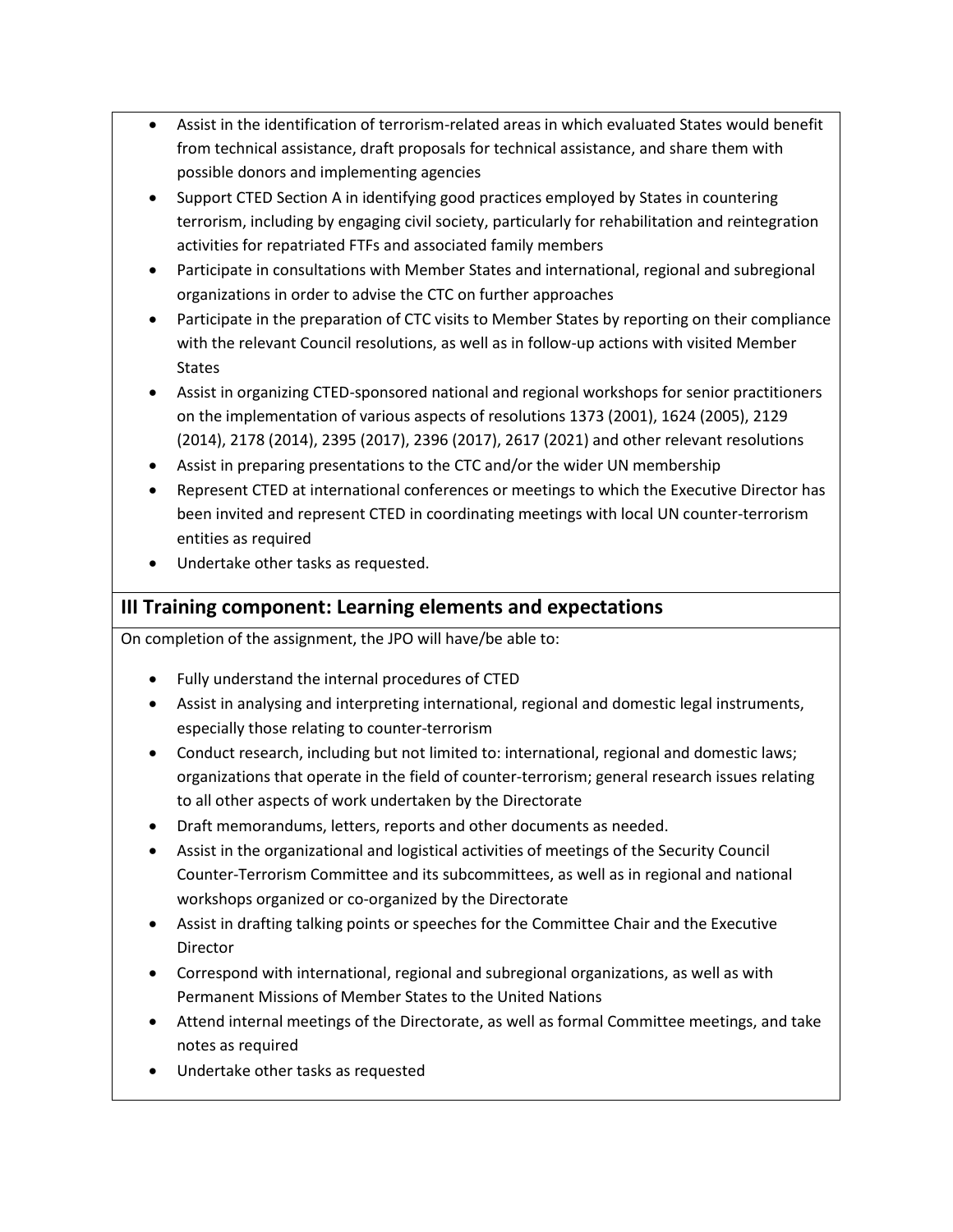## **IV Supervision**

#### **Title of Supervisor:**

#### Legal Officer

**Content and methodology of supervision:** Establishment of a Work Plan: During the first month of the assignment, the Junior Professional Officer (JPO) will work jointly with his/her direct supervisor to finalize an agreed upon work plan. The final work plan will be discussed and mutually agreed to by the JPO and his/her supervisor.

**Evaluation:** The United Nations Performance Evaluation System (e-performance) will serve as a primary platform to evaluate of the JPO's performance.

## **V Required Qualifications and Experience**

#### **Education:**

Advanced university degree (Master's degree or equivalent) in law or a related field, including legal or judicial criminal law studies relating to the regional areas cited above. A first-level university degree in combination with qualifying experience may be accepted in lieu of the advanced university degree.

### **Working experience (incl. internships and volunteering):**

While a minimum of 2 years work experience is required, for this specific position preference is given to candidates who possess 3 or more years of relevant work experience in criminal law, criminal justice matters or related area is required. An understanding of the UN's role in engaging Member States in the global fight against terrorism, including knowledge or experience with Security Council resolutions 1373 (2001), 1624 (2005), 2129 (2013), 2178 (2014), 2395 (2017), 2396 (2017), 2617 (2021) and other relevant resolutions is desirable. One year of experience related to counterterrorism law and practices is desirable. Experience relating to Latin America and the Caribbean, North America, South, South-East and North-East Asia and/or the Pacific region is also desirable.

#### **Other skills:**

- Computer skills
- Research skills

#### **Languages:**

English and French are the working languages of the United Nations. For this post, fluency in English (both oral and written) is required. Knowledge of another UN official language, particularly Spanish, is an advantage.

#### **UN competencies:**

**PROFESSIONALISM:** Knowledge of international legal procedures and instruments, including criminal law, both substantive and procedural and/or of international relations and international organizations. Ability to apply legal expertise to analysing a diverse range of legal issues and problems and in developing innovative and creative solutions in dealing with counter-terrorism issues and/or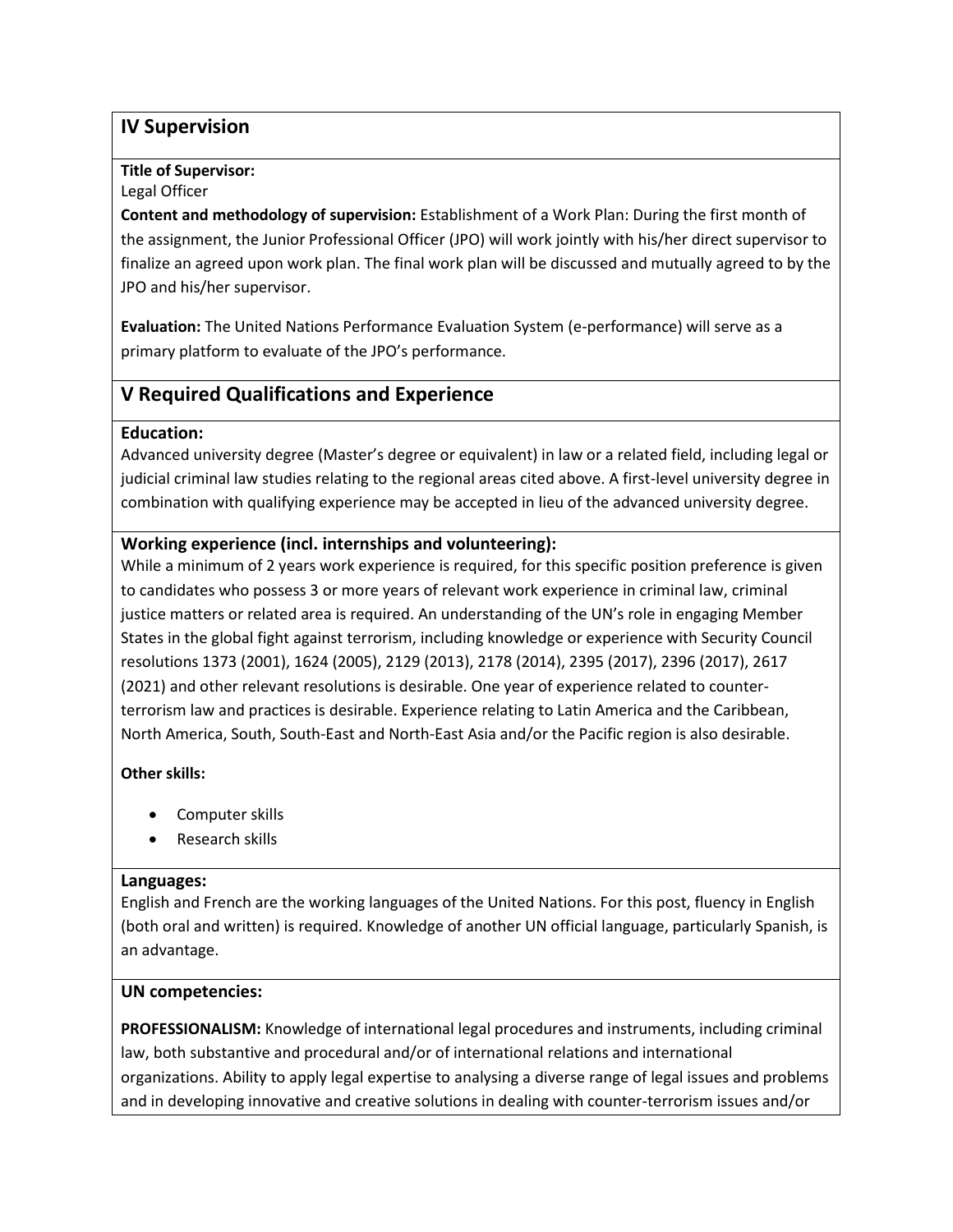ability to analyse complex political and international relations issues. Strong analytical skills and ability to conduct comprehensive legal and/or political research on a range of issues, including those of a unique and/or complex nature; proficiency in writing and expression and ability to prepare briefs, opinions, submissions/motions, and a variety of legal and/or political documents. Discretion and sound judgement in applying legal and/or political expertise to sensitive, complex legal and/or political issues. Strong negotiating skills and ability to influence others to reach agreement. Ability to work to tight deadlines and handle multiple concurrent projects/cases. Knowledge of contemporary international relations and of UN system, organization and interrelationships**.** Shows pride in work and in achievements; Demonstrates professional competence and mastery of subject matter; Is conscientious and efficient in meeting commitments, observing deadlines and achieving results; Is motivated by professional rather than personal concerns; Shows persistence when faced with difficult problems or challenges; Remains calm in stressful situations; Good knowledge of and exposure to a range of human rights issues, good knowledge of institutional mandates, policies and guidelines related to human rights

**TEAMWORK:** Works collaboratively with colleagues to achieve organizational goals; Solicits input by genuinely valuing others' ideas and expertise; is willing to learn from others; Places team agenda before personal agenda; Supports and acts in accordance with final group decision, even when such decisions may not entirely reflect own position; Shares credit for team accomplishments and accepts joint responsibility for team shortcomings

**PLANNING & ORGANIZING:** Develops clear goals that are consistent with agreed strategies; Identifies priority activities and assignments; adjusts priorities as required; Allocates appropriate amount of time and resources for completing work; Foresees risks and allows for contingencies when planning; Monitors and adjusts plans and actions as necessary; Uses time efficiently

#### **Workforce Diversity**

The United Nations believes that an inclusive culture attracts the best talent and encourages all qualified applicants, regardless of gender, disability, sexual orientation, cultural or religious backgrounds, to apply.

## **VI Background information on Agency/Department/Section**

Guided by Security Council resolutions 1373 (2001) and 1624 (2005), the CTC works to strengthen the ability of United Nations Member States to prevent terrorist acts, both within their borders and across regions. The CTC was established in the wake of the 11 September terrorist attacks against the United States.

The CTC is assisted by the Counter-Terrorism Committee Executive Directorate (CTED), which carries out the policy decisions of the Committee, conducts expert assessments of each Member State, and facilitates the delivery of counter-terrorism technical assistance, as appropriate.

Council resolution 1373 (2001), adopted unanimously on 28 September 2001, calls upon Member States to implement a number of measures intended to enhance their legal and institutional ability to counter terrorist activities, including taking steps to: